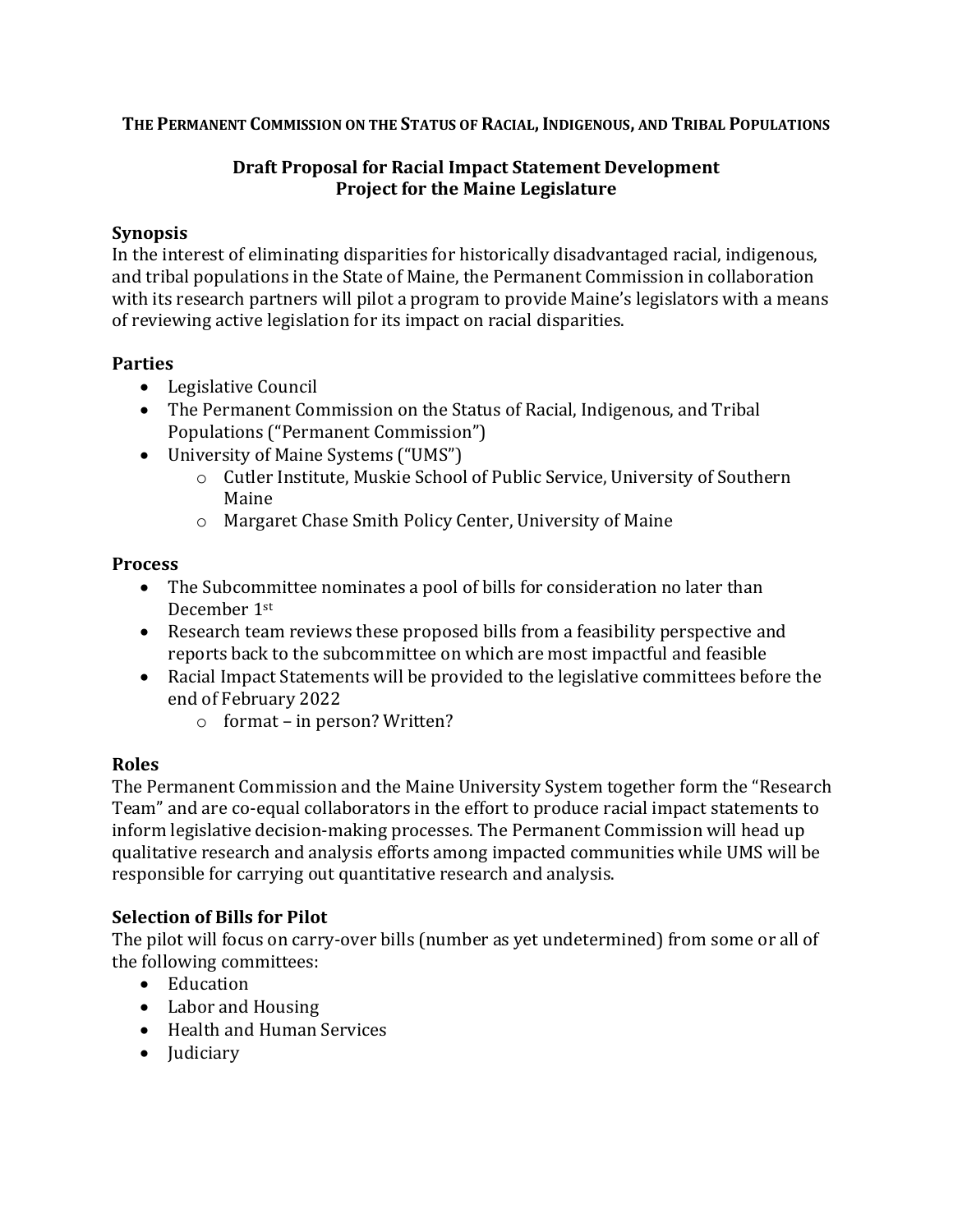Once bills are selected for review, the research teams will develop an approach that will be presented to the Subcommittee in December.

#### **Racial Impact Statement (RIS) Framework:**

The RIS shall respond to the following questions, adapted from a framework articulated by the Urban Institute:

- What problem is this policy/legislation addressing?
- Is the problem worse or exacerbated for people of color?
- What factors contribute to or compound racial inequities around this problem?
- More specifically, what policies, institutions, or actors have shaped these inequalities, disparities, and/or disparate impacts?
- What actors, at what levels of influence, could reduce these inequities?

The RIS will obtain both qualitative and quantitative information from which to draw conclusions.

### **Questions for the Subcommittee to consider:**

- Preference with respect to quality vs. quantity for bills to analyze in the pilot?
- What types of bills should be piloted?
- Which bills does Subcommittee recommend?

# **Questions for the research teams to consider:**

- Availability of data/information
- Data collection processes needed to answer the questions posed
- Feasibility of answering the questions posed within the timeframe

# **The Permanent Commission on the Status of Racial, Indigenous, and Tribal**

**Populations** was established by the Legislature and signed into law in 2019. It is an independent entity with a mission to address systemic racism by examining racial disparities across all systems and working to improve the status and outcomes for historically disadvantaged racial, indigenous, and tribal populations. The Commission is empowered to advise all three branches of state government and to submit legislation.

**The Cutler Institute**, the research arm of the Muskie School of Public Service, collaborates with partners throughout the nation and across the world to find sustainable practical solutions to critical societal issues. The experienced staff of the Cutler Institute work collaboratively to help organizations and communities thrive in a changing world by translating knowledge and best practices into sustainable solutions that are responsive to societal needs and focused on both short-term and long-term outcomes. Cutler Institute staff bring decades of experience and advanced degrees in areas of policy, social work, law, education, business administration, and public health. Our multidisciplinary approach